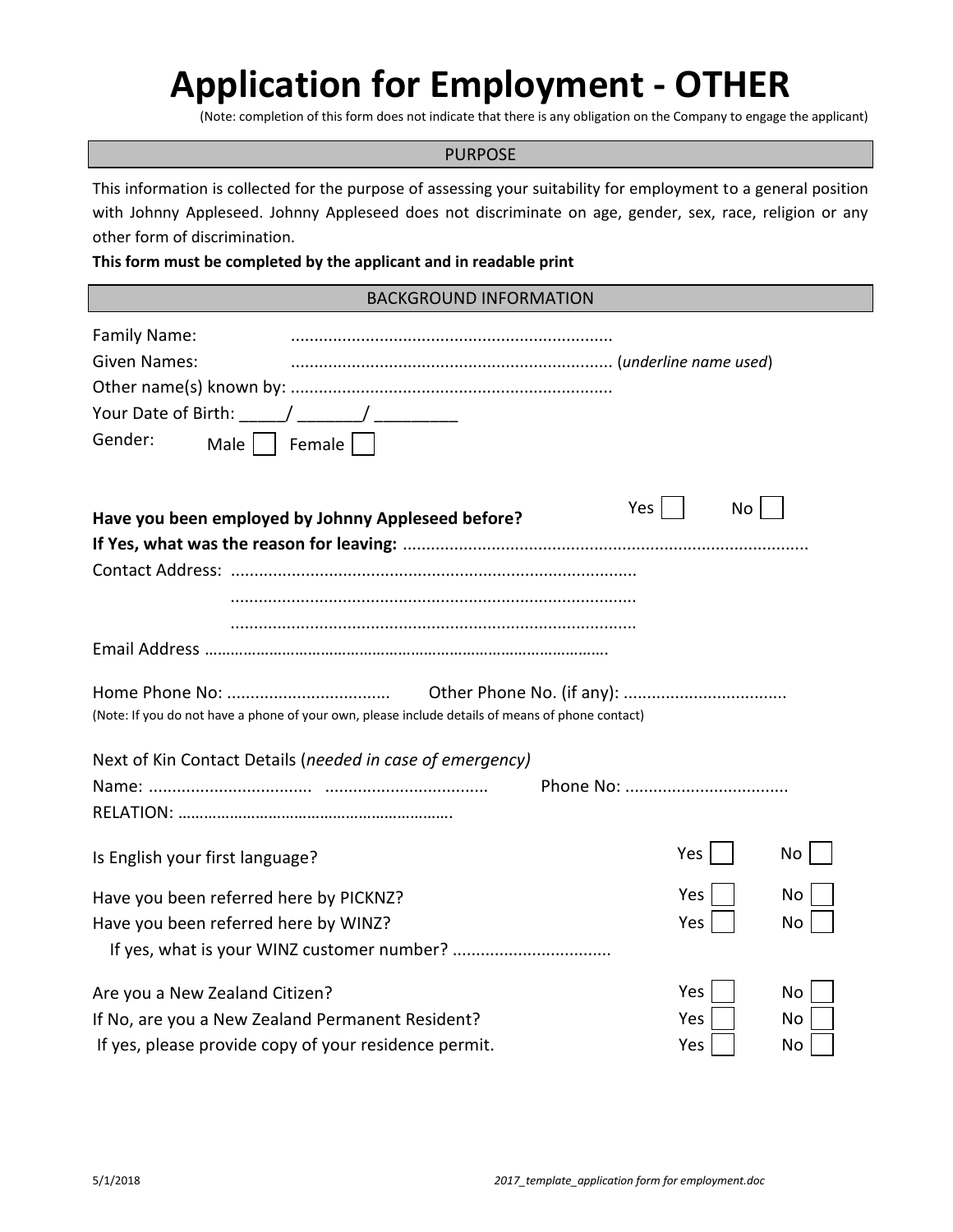#### **EDUCATION**

Qualifications (school certificate, university entrance, etc.) including subjects where applicable:

Do you have any other qualifications/certificates/licenses/or attended courses? (give details):

Describe the skills you hold which you believe is important to the work at Johnny Appleseed:

## **EMPLOYMENT HISTORY**

According to the Privacy Act 1993 I hereby authorise Johnny Appleseed to contact the following contacts to obtain information relating to my previous employment and/or personal attributes.

Date: .........../.........../...........

# Present or most recent employer

| Company:               |                                                                                                     |  |
|------------------------|-----------------------------------------------------------------------------------------------------|--|
| <b>Contact Person:</b> |                                                                                                     |  |
| Job held:              |                                                                                                     |  |
| Main duties:           |                                                                                                     |  |
|                        |                                                                                                     |  |
|                        | Reason for leaving manufactured contains and the contract of the contract of the Reason for leaving |  |

# Next most recent employer:

| Company:               |  |  |
|------------------------|--|--|
| <b>Contact Person:</b> |  |  |
| Job held:              |  |  |
| Main duties:           |  |  |
|                        |  |  |
| Reason for leaving     |  |  |

Give details of any other job that may be relevant: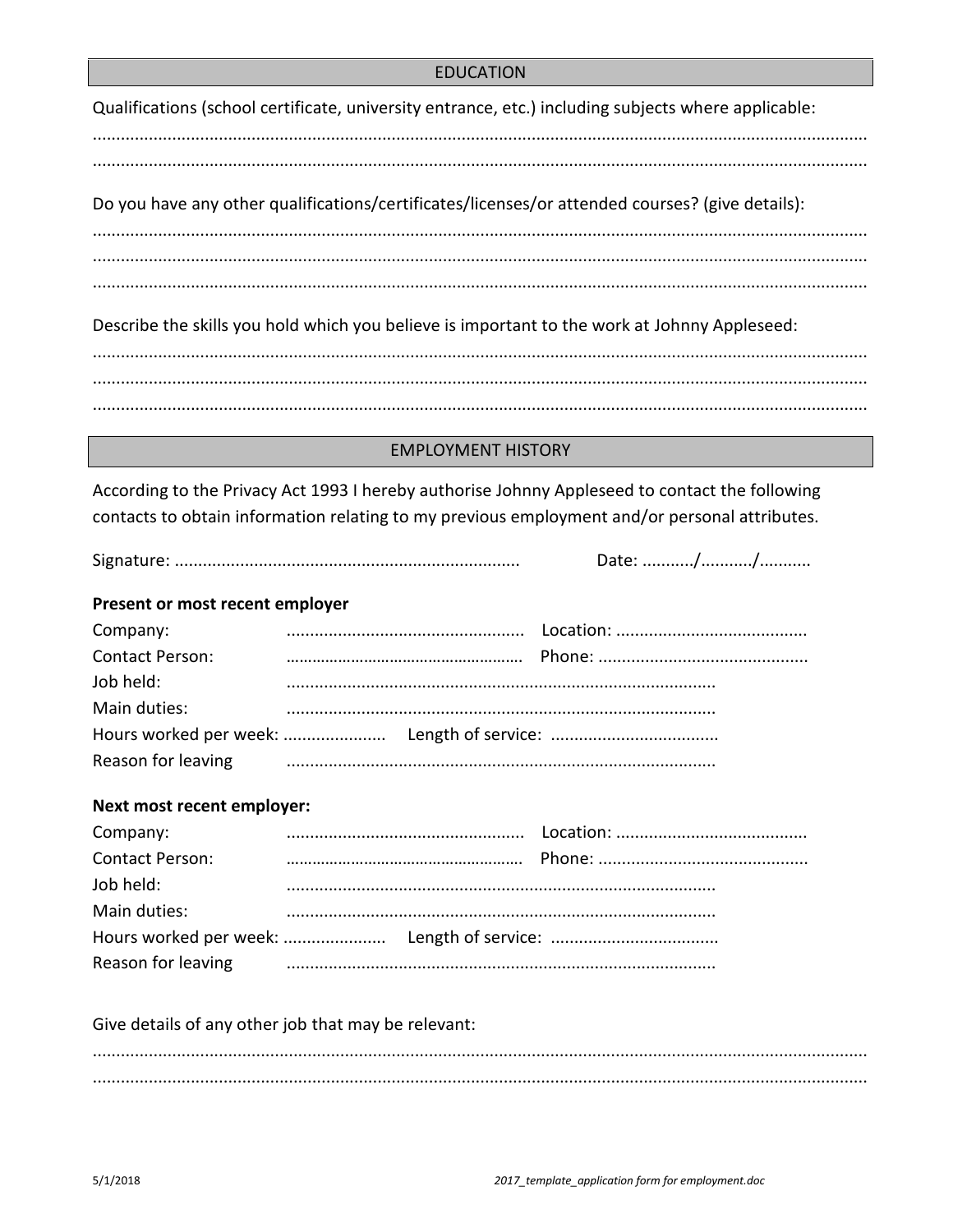| <b>GENERAL</b>                                                                                                                                                                                                                                                                                                                                                                                                                                           |                |  |                  |          |
|----------------------------------------------------------------------------------------------------------------------------------------------------------------------------------------------------------------------------------------------------------------------------------------------------------------------------------------------------------------------------------------------------------------------------------------------------------|----------------|--|------------------|----------|
| <b>PREFERENCE AREA TO WORK:</b>                                                                                                                                                                                                                                                                                                                                                                                                                          | <b>ORCHARD</b> |  | <b>PACKHOUSE</b> |          |
| Are you prepared to work overtime if required?<br>(Includes weekends and Public Holidays)                                                                                                                                                                                                                                                                                                                                                                |                |  | Yes              | No       |
| Have you worked shifts before?                                                                                                                                                                                                                                                                                                                                                                                                                           |                |  | Yes              | No       |
| Are there any shifts or times that you cannot work?<br>If yes, state the days and times:                                                                                                                                                                                                                                                                                                                                                                 |                |  | Yes              | No       |
| Have you been convicted of a criminal offence?<br>Are you awaiting the hearing of charges in a civil or criminal court of law?<br>If Yes to either of the previous two questions, give details of all offences concerned:                                                                                                                                                                                                                                |                |  | Yes<br>Yes       | No<br>No |
| Are you prepared to handle all products, materials, and equipment?                                                                                                                                                                                                                                                                                                                                                                                       |                |  | Yes              | No       |
| Do you have a drivers' license?                                                                                                                                                                                                                                                                                                                                                                                                                          |                |  | Yes              | No       |
| What transport arrangements do you have to attend your place of employment?                                                                                                                                                                                                                                                                                                                                                                              |                |  |                  |          |
|                                                                                                                                                                                                                                                                                                                                                                                                                                                          |                |  |                  |          |
| <b>MEDICAL</b>                                                                                                                                                                                                                                                                                                                                                                                                                                           |                |  |                  |          |
| Do you agree to any biological monitoring if applicable to the job?<br>(Note: biological monitoring may include hearing tests, eyesight tests, chemical residue tests,<br>blood pressure, drug and general health tests)                                                                                                                                                                                                                                 |                |  | Yes              | No       |
| Do you wear glasses or contact lenses?                                                                                                                                                                                                                                                                                                                                                                                                                   |                |  | Yes              | Nο       |
|                                                                                                                                                                                                                                                                                                                                                                                                                                                          |                |  |                  |          |
| Date of last eye examination: //                                                                                                                                                                                                                                                                                                                                                                                                                         |                |  |                  |          |
| We operate in an environment that at times can be noisy and subject to dust and residue, you may<br>also be required to lift product and move it by hand. Bearing this in mind, have you an injury or<br>medical condition caused by gradual process, disease or infection (e.g. hearing loss, eye conditions,<br>chemical sensitivities, repetitive strain/back injuries) that may be aggravated or further contributed<br>to by the tasks of this job? |                |  | Yes              | No       |
|                                                                                                                                                                                                                                                                                                                                                                                                                                                          |                |  |                  |          |